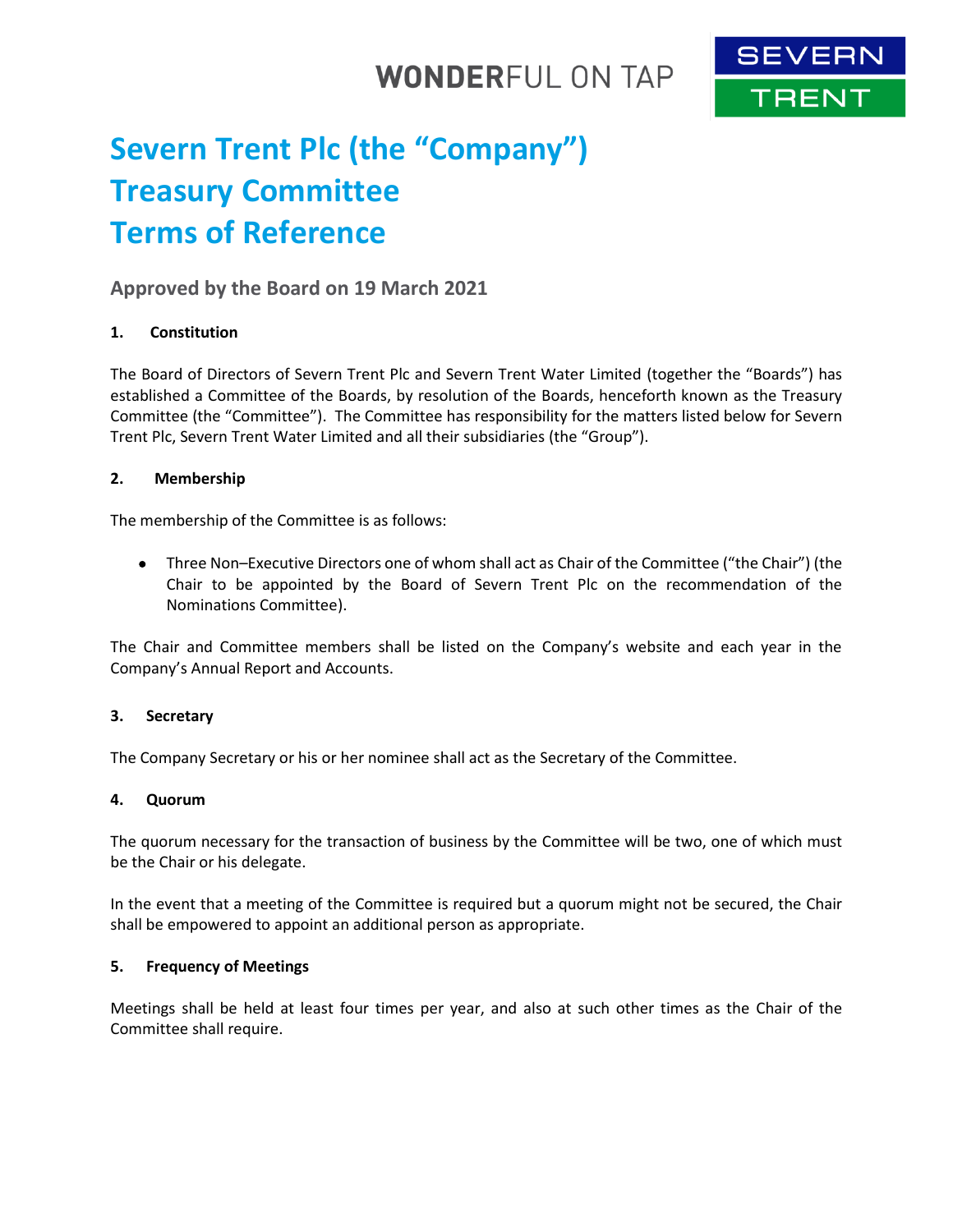## **6. Notice of Meetings**

Meetings of the Committee shall be called by the Secretary of the Committee at the request of any of its members.

Unless otherwise agreed, notice of each meeting confirming the venue, time and date together with an agenda of items to be discussed, shall be forwarded to each member of the Committee, any other person required to attend no later than five working days before the date of the meeting, unless agreed otherwise in advance. Supporting papers shall be sent to Committee members and to other attendees as appropriate, at the same time.

Members may participate in a meeting by means of telephone, video conferencing facility or other suitable communicating equipment.

## **7. Minutes of Meetings**

The Secretary shall minute the proceedings and decisions of all meetings of the Committee, including recording the names of those present and in attendance.

Draft minutes of Committee meetings shall be circulated promptly to all members of the Committee. Once approved, minutes should be circulated to all other members of the Board.

### **8. Annual General Meeting**

The Chair of the Committee shall attend the Annual General Meeting of Severn Trent Plc and be prepared to respond to any shareholder questions on the Committee's activities.

## **9. Duties**

The Committee should carry out the duties below in respect of the Company, its major operating subsidiaries and the Group as a whole, as appropriate. In carrying out these duties, the members of the Committee must comply with their duty under section 172 of the Companies Act 2006 to act in the way they consider, in good faith, would be most likely to promote the success of the Company for the benefit of its members as a whole, whilst having regard to the interests of employees, stakeholders and other matters as required by section 172.

- The Committee will present to the Boards, on at least an annual basis, the Group Treasury Policy Statements (the "Policy"), for approval. Upon approval the Committee will have delegated authority to exercise the powers listed in the Policy and to monitor Policy compliance.
- The Committee shall provide oversight of Treasury activities in implementing the policies approved by the Boards or the Committee.
- The Committee will present annually to the Boards, before the commencement of the financial year, the proposed Funding and Treasury Risk Management Plan ("the Plan") for the year. Upon approval by the Boards, the Committee will have oversight of the execution of the Plan by executive management.
- The Committee shall consider and as appropriate approve, or where it considers appropriate, propose to the Boards for the Boards' approval, revisions to the Plan, in relation to inter alia: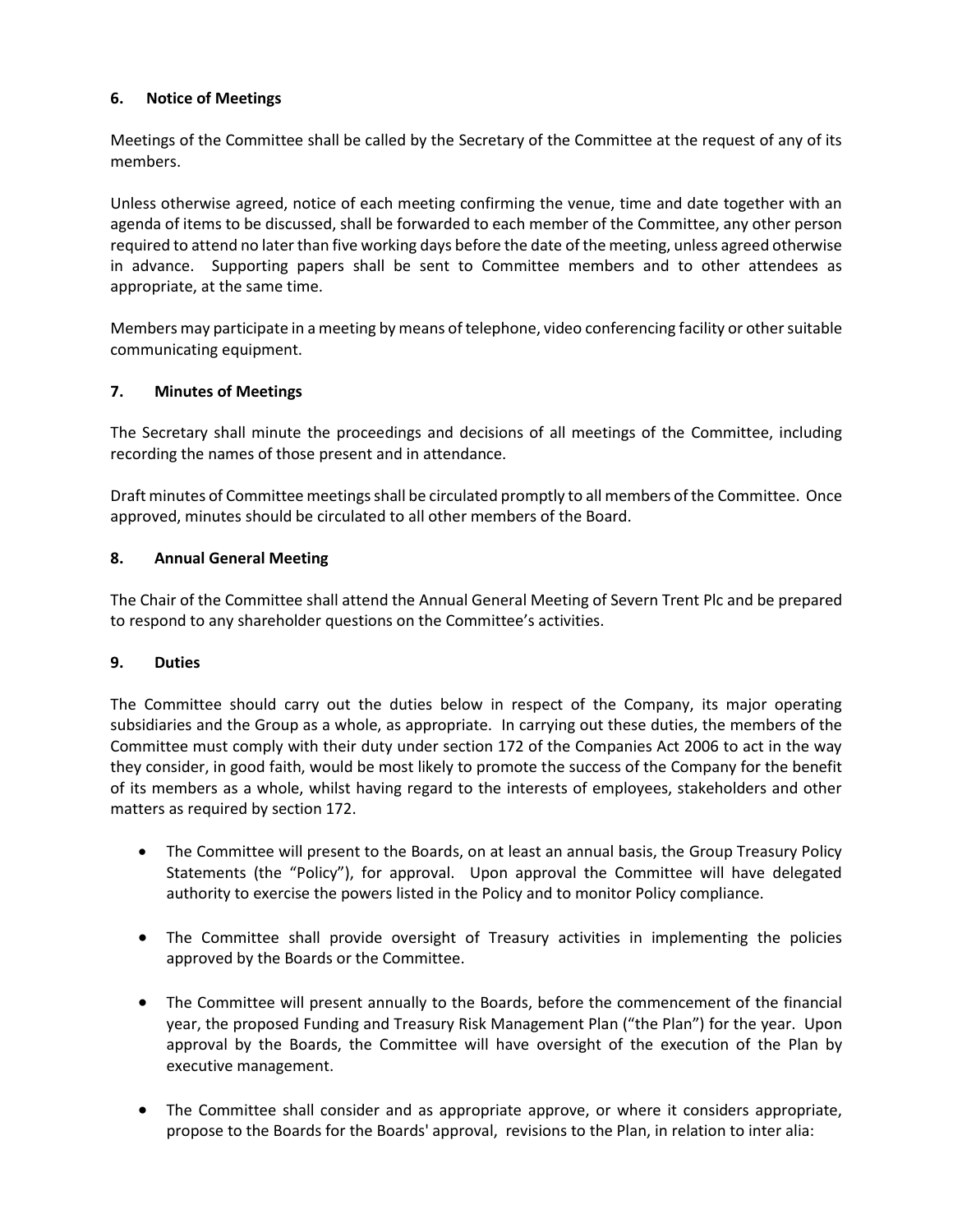- A. Interest rate and inflation risk. In particular the monitoring of the impact of changes in forecast interest rates and inflation on Group earnings.
- B. Funding strategy.
- C. Financial institution credit exposure.
- D. Foreign currency risk.
- E. General hedging activity.
- F. General financial market movements.
- G. Liquidity risk.
- H. Access to debt market risk.
- I. Treasury internal controls.

## **10. Delegated Powers of the Treasury Committee**

The Boards shall delegate powers to the Treasury Committee including, but not limited to:

- The appointment of relationship banks, including but not limited to, money transmission, hedging, lending and cash management.
- Authorisation of the opening and closing of bank accounts.
- Entering into borrowing, leasing, bonding and other facilities.
- Approving Parent Company Guarantees, Counter Indemnities and Comfort Letters.
- Authorise entering into hedging transactions and cancellations covering interest rate, inflation, currency and energy exposures.
- Authorising interest rate, inflation rate and equity risk management in respect of the Group's pension schemes.
- Approving liability management exercises in relation to the existing funding book.
- Authorising the origination of inter-company loans.
- Implementing the Treasury Policy Statements on at least an annual basis.
- Authorising the granting of security or charges over assets.
- The further delegation of the above powers to members of the Committee.

## **11. Reporting Responsibilities**

The Committee Chair shall report to the Boards on its proceedings after each meeting on all matters within its duties and responsibilities.

The Committee shall make whatever recommendations to the Boards it deems appropriate on any area within its remit where action or improvement is needed.

The Committee shall approve the section in the Severn Trent Plc Annual Report which deals with the activities of the Committee.